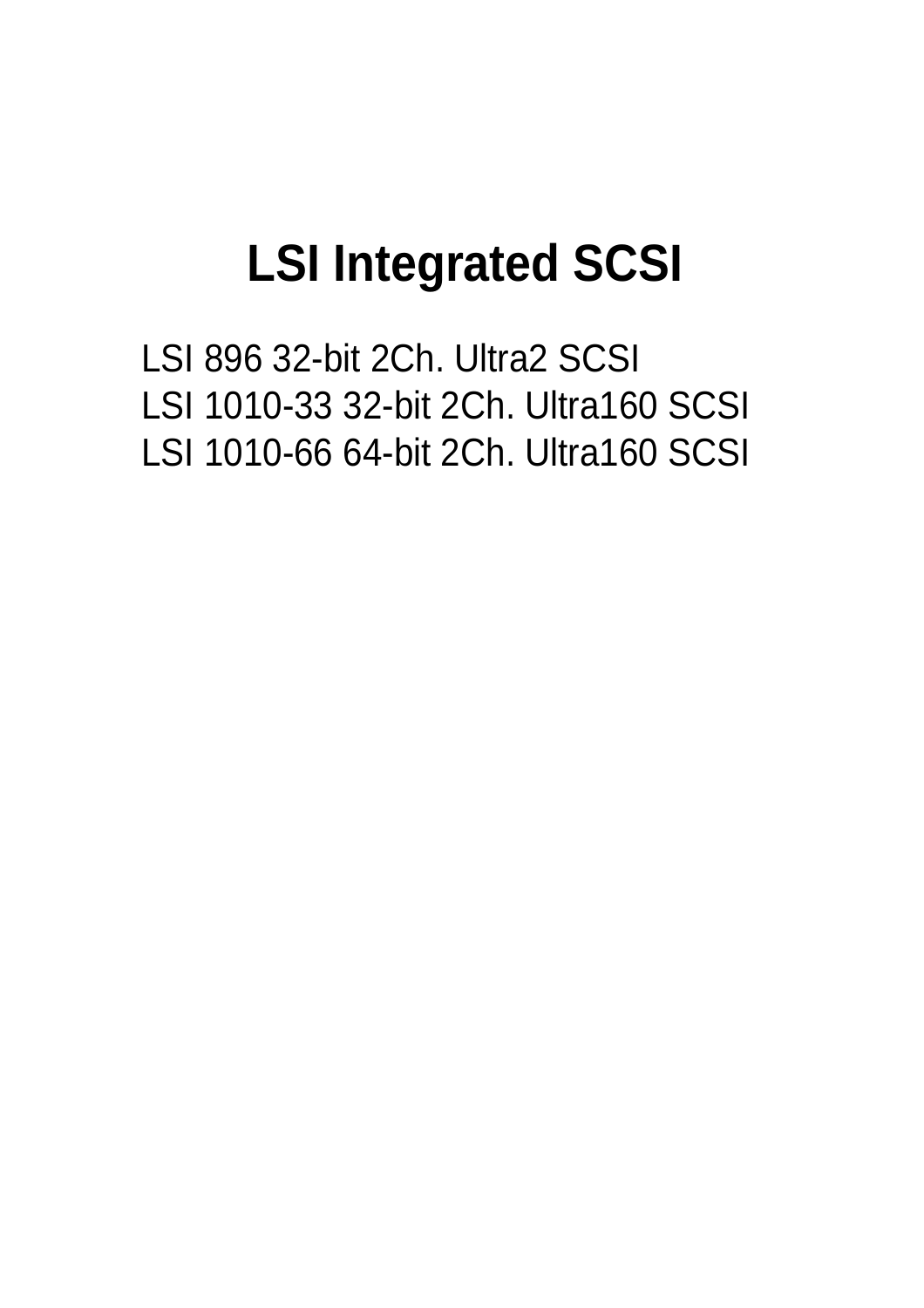# **Contents**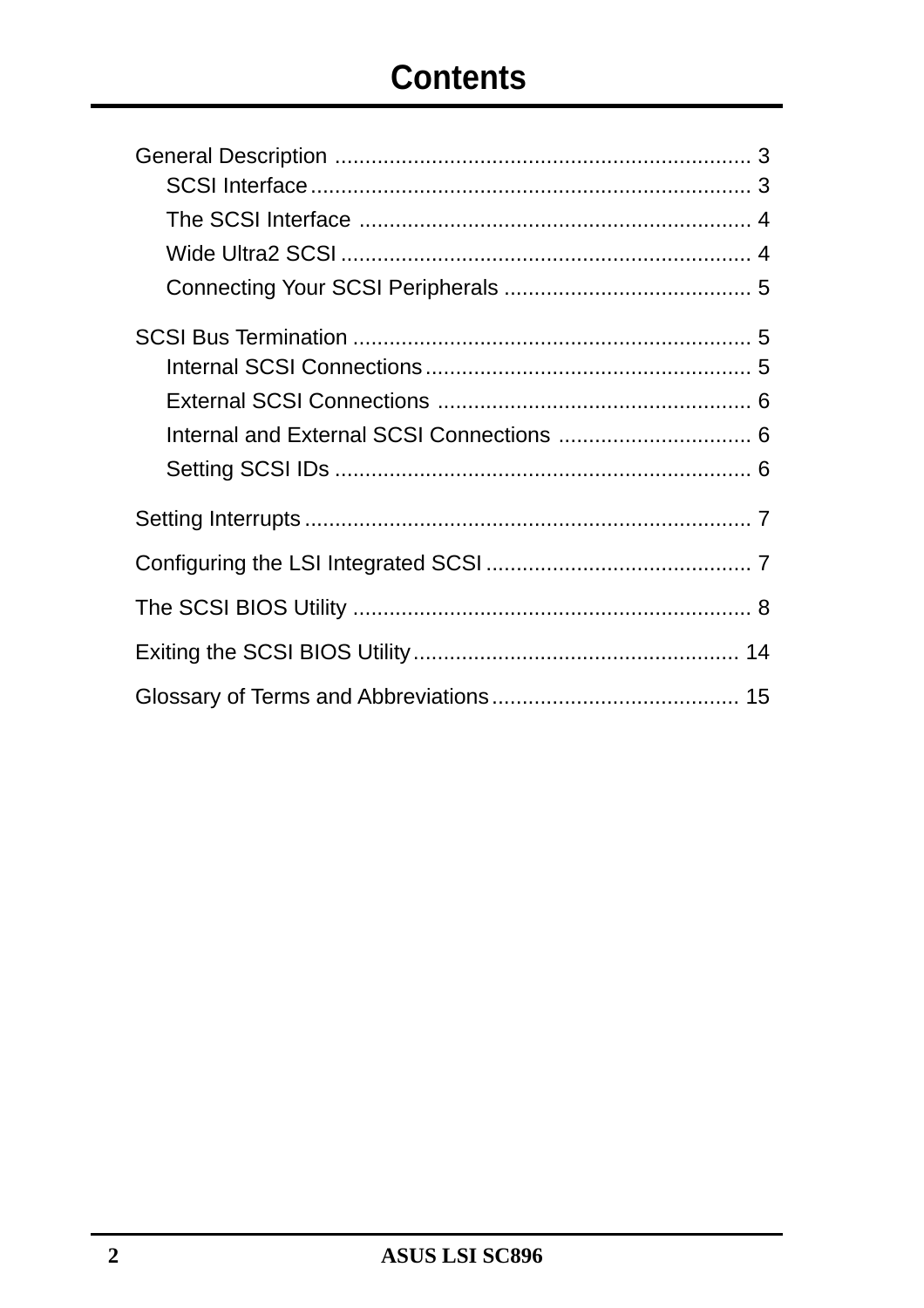# **General Description**

The onboard LSI integrated Dual Channel Ultra2 SCSI provides two SCSI-3, Ultra2 SCSI interfaces that require BIOS support. The dual channel LSI integrated SCSI provides 16-bit Low Voltage Differential (LVD) and Single-Ended (SE) SCSI solutions for your computer. This supports legacy Fast SCSI devices, Ultra SCSI devices, Ultra2 SCSI devices, and the newest Ultra160 SCSI devices. PCI SCSI Device Management System (SDMS™) software operates the chipset, but the design of the chipset does not prevent other software to be used with it. BIOS support for this chipset is incorporated in the ASUS motherboard BIOS.

## **SCSI Interface**

- Two separate SCSI channels
- 16-bit SE/LVD
- Automatically enabled termination
- One 68-pin high-density for channel A
- One 68-pin high-density for channel B
- Fast, Ultra, and Ultra2 data transfer capability
- SCSI TERMPWR source with autoresetting circuit breaker and TERMPWR shorted LED for each channel
- SCSI Plug and Play
- SCAM (SCSI Configured AutoMatically).
- Flash EEPROM for BIOS storage
- Serial NVRAM (Non Volatile Random Access Memory) on each channel for user configuration utility and SCAM information storage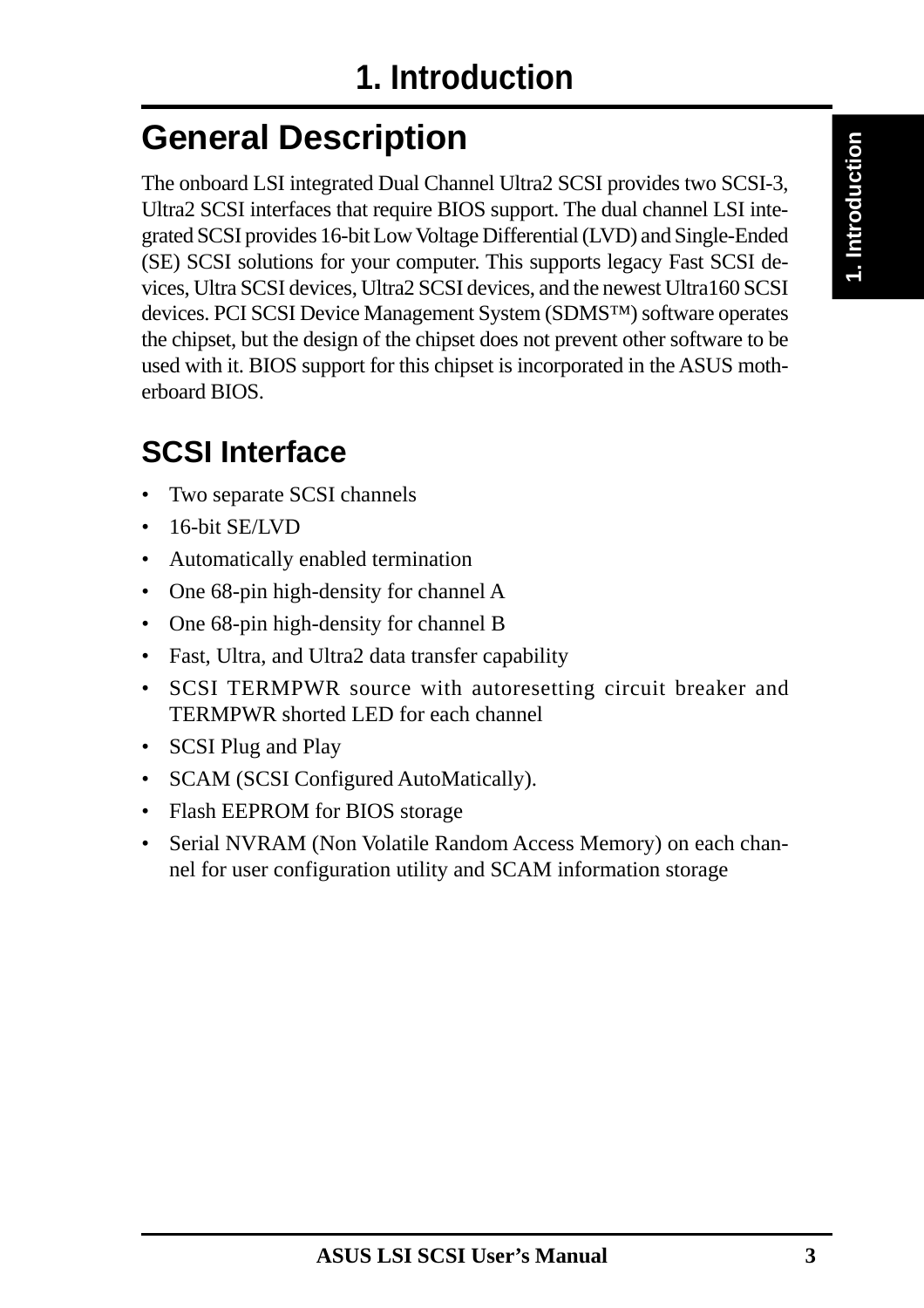## **The SCSI Interface**

The SCSI functionality for the LSI integrated SCSI is contained within the LSI integrated PCI-SCSI I/O Processor chip. The LSI integrated SCSI connects directly to the two SCSI buses for SE or LVD SCSI applications and generates timing and protocol in compliance with the SCSI standard. Each SCSI interface operates at a burst transfer rate of up to 40 Mbyte per second for wide single-ended transfers, and up to 80 Mbyte per second for wide LVD SCSI transfers.

The SCSI interfaces on the LSI integrated SCSI operates as two 16-bit, synchronous or asynchronous, single-ended or LVD, and supports Ultra2 SCSI protocols and 16-bit arbitration. The LSI integrated SCSI provides autosensing, dual mode SE/LVD SCSI termination. Termination is normally enabled. When a SCSI device is sensed to be connected to both connectors, LSI integrated SCSI termination is automatically disabled. The LSI integrated SCSI supplies SCSI bus TERMPWR (termination power) through a blocking diode and selfresetting 1.5 A short circuit protection device. A 40 MHz oscillator is installed with the LSI integrated SCSI to provide the clock frequency to the LSI integrated SCSI that is necessary to support Wide Ultra2 SCSI transfers of up to 80 Mbytes/s.

# **Wide Ultra2 SCSI**

The LSI integrated SCSI has full support for Wide Ultra2 SCSI. This interface is an extension of the SCSI-3 family of standards that expands the bandwidth of the SCSI bus to allow faster synchronous data transfers, up to 80 Mbytes/s. Wide Ultra2 SCSI provides a doubling of the data rate over the Ultra2 SCSI interface, while it increases cable lengths and allows a larger number of devices on the cable than Ultra2 SCSI interfaces. Special SCSI cables are specified for operation with Wide Ultra and Ultra2 SCSI devices, and you must consider the total number of devices and the length of your SCSI bus when setting up your system.

The cable provided is matched for a Fast/Ultra/Ultra2 SE or LVD operation. This cable also has built-in LVD termination since most Ultra2 hard disk drives are not made with onboard LVD termination.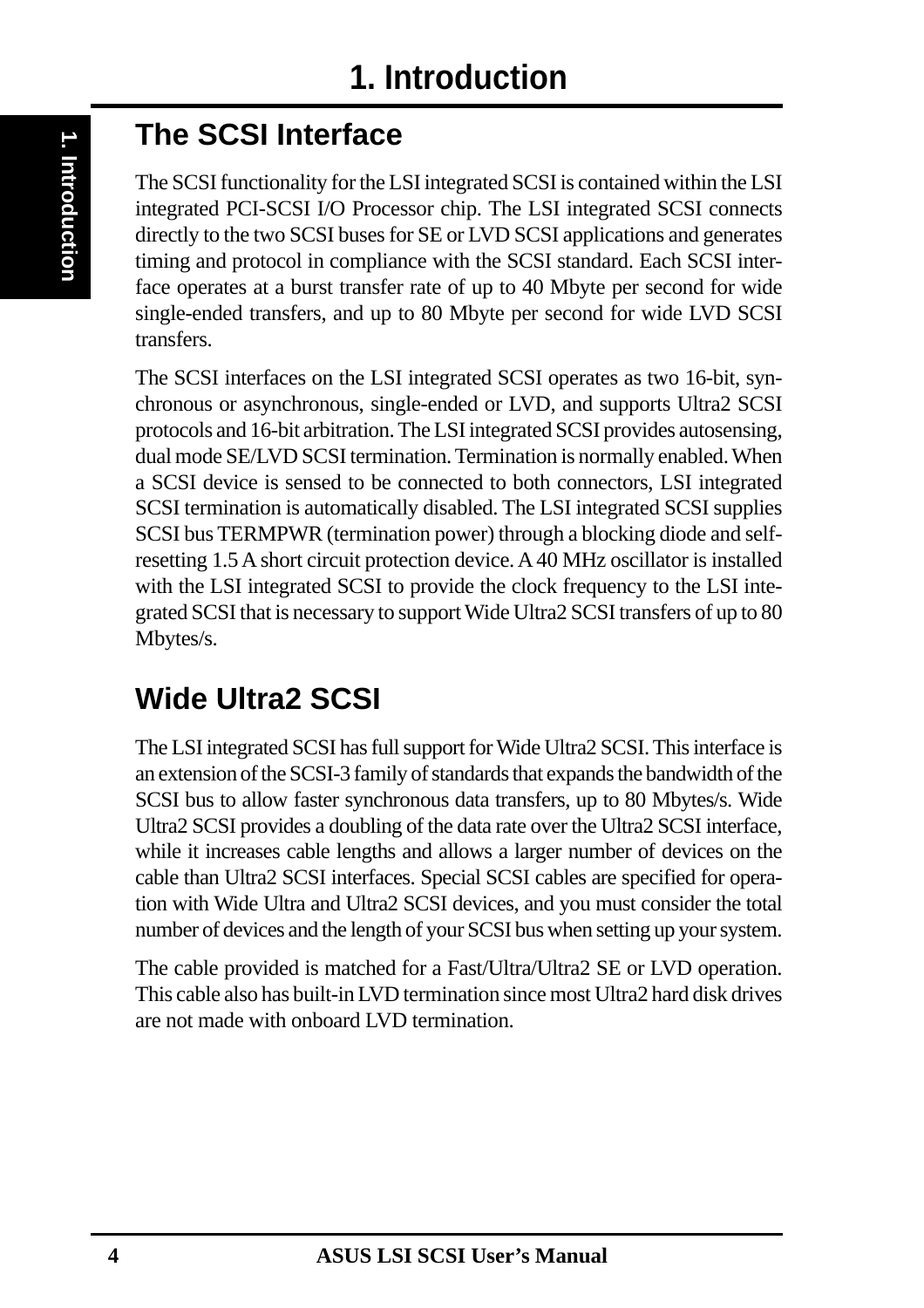# **Connecting Your SCSI Peripherals**

All internal SCSI bus connections to the LSI integrated SCSI integrated SCSI are made with an unshielded, 68-conductor ribbon cable. One side of this cable is marked with a color to indicate the pin-1 side. The connectors on this cable are keyed to ensure proper pin-1 connection. Use Ultra/Ultra2 rated cables for these bus speeds.

All external SCSI bus connections to the LSI integrated SCSI integrated SCSI are made with shielded, 68-conductor cables. The connectors on this cable are always keyed to ensure proper pin-1 connection. Some internal cables come with a SE/LVD on one end. This end should be furthest from the integrated SCSI.

# **SCSI Bus Termination**

The devices that make up the SCSI bus are connected serially (chained together) with SCSI cables. The first and last physical SCSI devices connected on the ends of the SCSI bus must have a set of resistors called terminators. All other SCSI devices on the bus must have their terminators removed or disabled.

**REMEMBER: The LSI integrated SCSI integrated SCSI is also on the SCSI bus, and its termination is automatically enabled when it is connected to the end of the bus.**

Low-voltage differential peripheral devices are normally terminated with external terminators, but are sometimes set with jumpers or with a switch on the peripheral. Refer to the peripheral manufacturer's instructions and to the user's manual for your computer for information on how to identify the terminator setting of each device and how to change it.

When connecting another integrated SCSI to a connector, termination must be disabled on the board that is not at the end of the bus through software control.

# **Internal SCSI Connections**

If only internal SCSI device connections on your integrated SCSI have been made, then terminate the last internal device on the SCSI bus. You must disable the termination on all other devices. Termination on the LSI integrated SCSI integrated SCSI is automatically enabled in this case.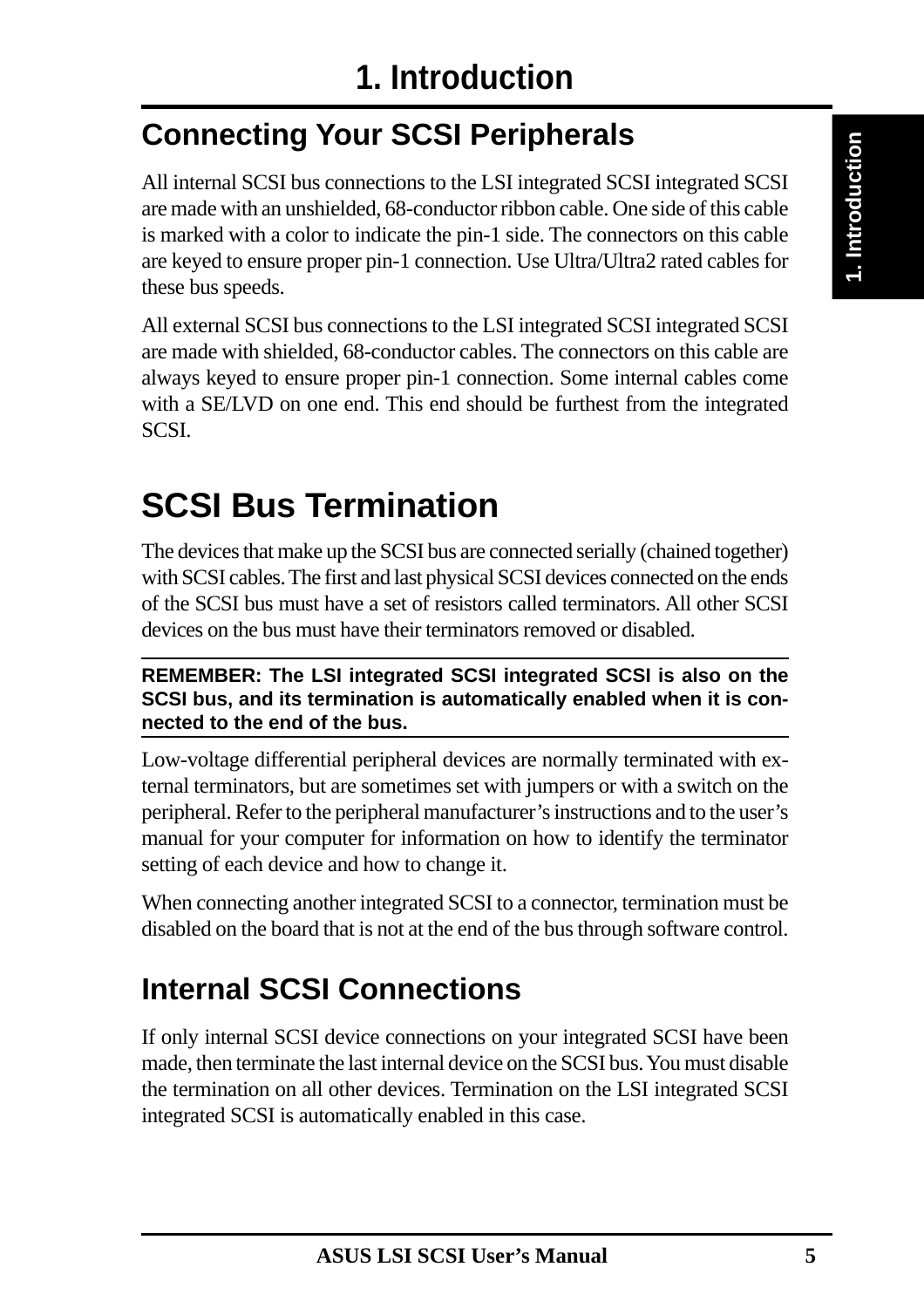## **External SCSI Connections**

If only external SCSI device connections have been made, then terminate the last external device on the SCSI bus. You must disable the termination on all other devices. Termination on your integrated SCSI is automatically enabled in this case.

## **Internal and External SCSI Connections**

If internal and external SCSI devices are connected, then terminate the last internal and external devices on the SCSI bus. You must disable the termination on all other devices. Termination on your integrated SCSI is automatically disabled in this case.

**NOTE: If an internal connection to another LSI integrated SCSI has been made, or any connection to a device that uses the same sensing method for automatic termination as your LSI integrated SCSI, you must override the termination for that channel through software control.**

## **Setting SCSI IDs**

You must set each SCSI device and the integrated SCSI to a separate SCSI ID, 0 through 15 for a 16-bit SCSI. SCSI ID 7 is the preset integrated SCSI setting, giving it the highest priority on the SCSI bus. If you plan to boot your computer from a hard disk drive on the SCSI bus, that drive should have SCSI ID 0, or the lowest SCSI ID on the bus. The peripheral device SCSI IDs are usually set with jumpers or with a switch on the peripheral. Refer to the peripheral manufacturer's instructions and to the user's manual for your computer to determine the ID of each device and how to change it. You must have no duplication of SCSI IDs on a SCSI bus.

#### **NOTE: As SCAM support is OFF by default for the LSI integrated SCSI, you may choose to turn this ON to assist in assigning SCSI IDs.**

Determine the SCSI ID of each device on the SCSI bus. Note any duplications. Make any necessary changes to the SCSI IDs and record the IDs for future reference.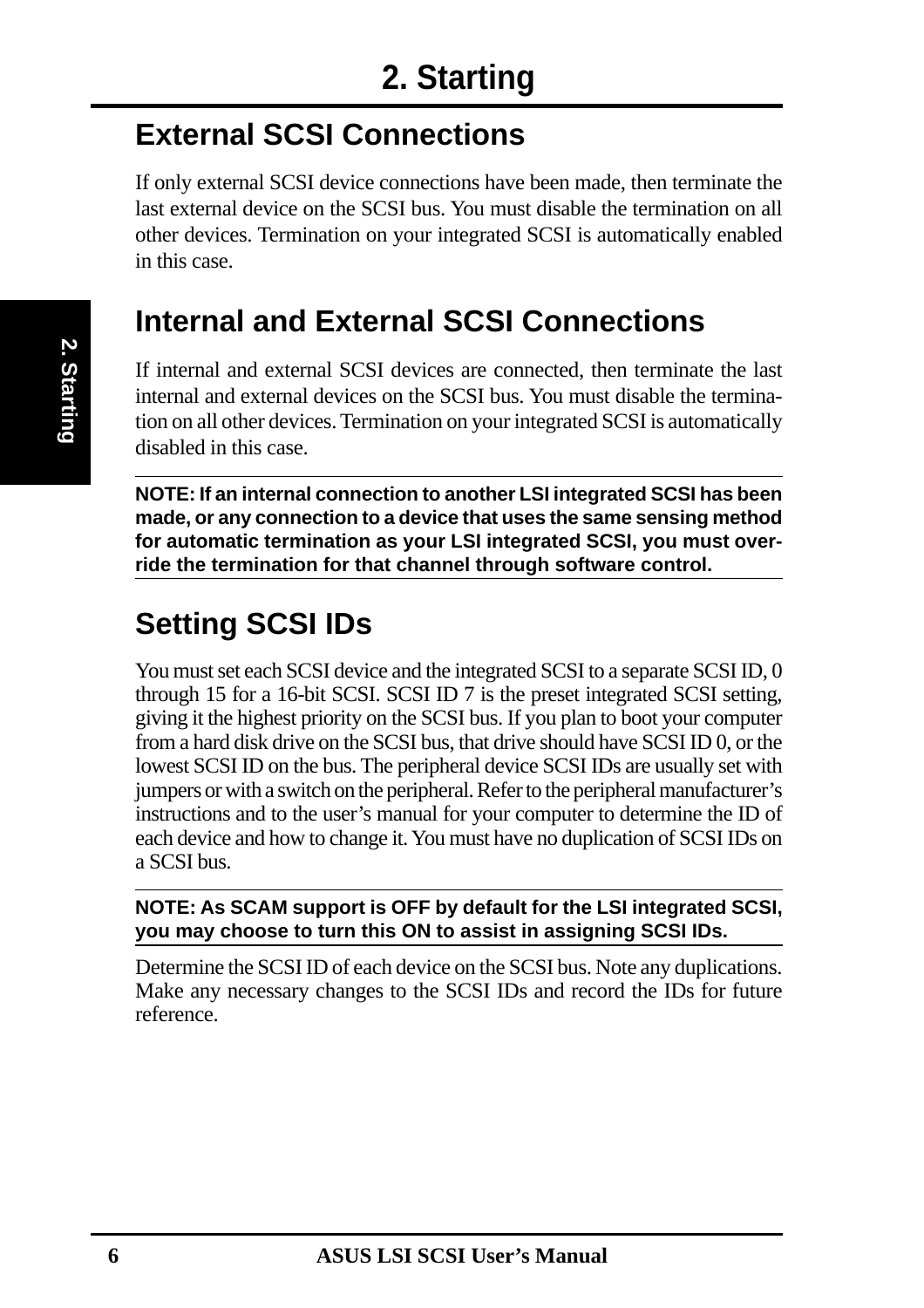# **Setting Interrupts**

Normally, you do not change the default interrupt routing for the LSI integrated SCSI, since performance is usually increased by having two separate interrupts.

# **Configuring the LSI Integrated SCSI**

In most cases you should not need to change the default configuration of your integrated SCSI. You may decide to alter these default values if there is a conflict between device settings, or if you need to optimize system performance.

The following tables list the configuration settings you can change. The global settings effect your integrated SCSI and all SCSI devices which are connected to it. The device settings effect only individual SCSI devices.

| Settings for the Integrated SCSI & All Devices | <b>Default Settings</b> |  |
|------------------------------------------------|-------------------------|--|
| <b>SCAM Support</b>                            | <b>Off</b>              |  |
| <b>Parity Checking</b>                         | Enabled                 |  |
| Integrated SCSI SCSI ID                        | 7                       |  |
| Scan Order                                     | Low to High $(0-Max)$   |  |
| <b>Device Default Settings</b>                 |                         |  |
| <b>Settings for Individual SCSI Devices</b>    | <b>Default Settings</b> |  |
| Synchronous Transfer Rate (MB/Sec)             | 40 or 80                |  |
| Data Width                                     | 16                      |  |
| Disconnect                                     | On                      |  |
| Read/Write I/O Time-Out (secs)                 | 10                      |  |
| Scan for Devices at Boot Time                  | Yes                     |  |
| Scan for SCSI LUNs                             | Yes                     |  |
| <b>Queue Tags</b>                              | Enabled                 |  |

#### **Global Default Settings**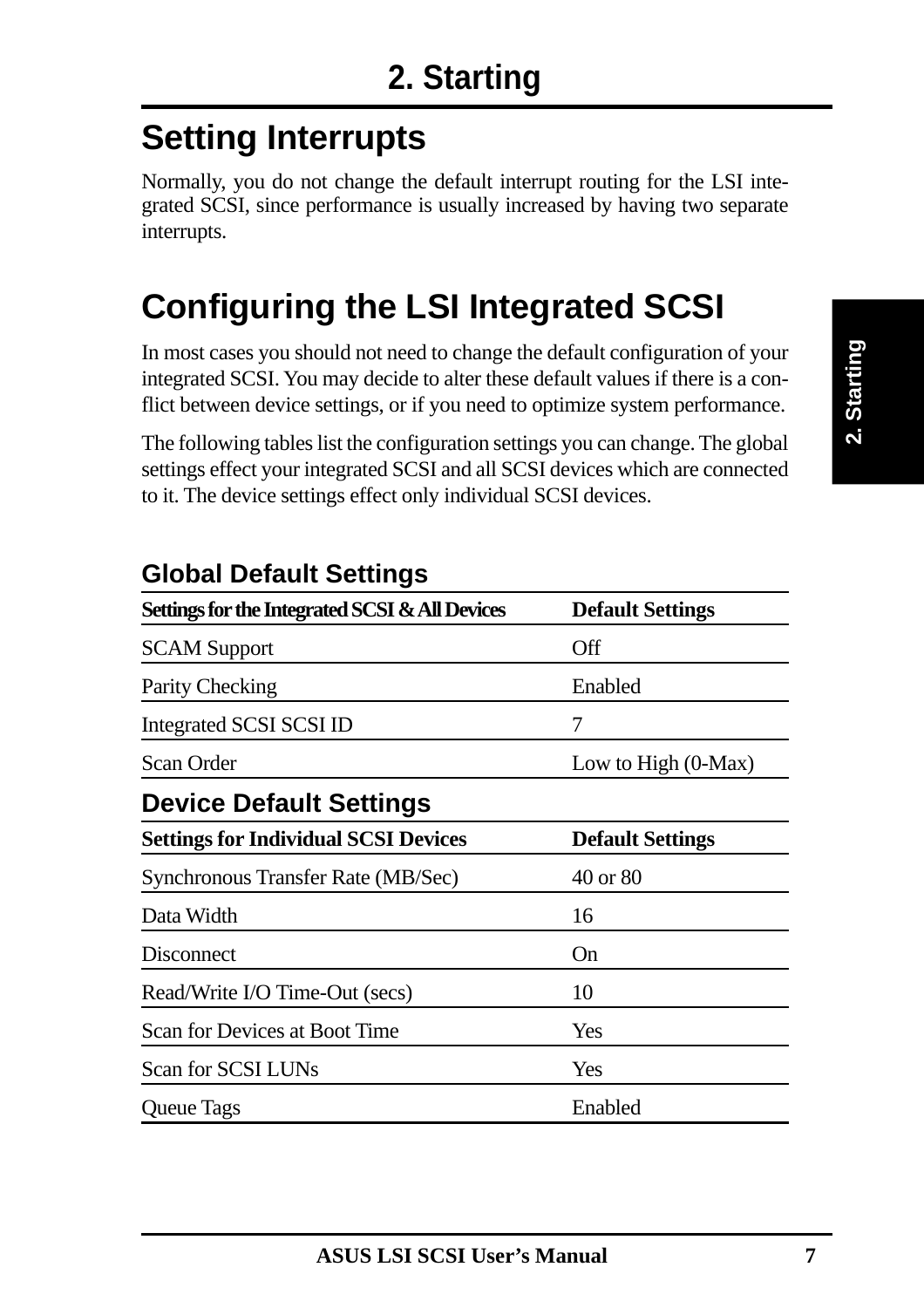# **The SCSI BIOS Utility**

If you have SCSI BIOS version 4.0, and it includes the SCSI BIOS Configuration Utility, you can change the default configuration of your SCSI host adapters. You may decide to alter these default values if there is a conflict between device settings or if you need to optimize system performance.

You can see the version number of your SCSI BIOS in a banner displayed on your computer monitor during boot. If the utility is available, the following message also appears on your monitor:

#### **Press Ctrl-C to start ASUS Configuration Utility...**

This message remains on your screen for about five seconds, giving you time to start the utility. If you decide to press "Ctrl-C," the message changes to:

#### **Please wait, invoking ASUS Configuration Utility...**

After a brief pause, your computer monitor displays the Main Menu of the SCSI BIOS Configuration Utility. As NVRAM (Non Volatile Random Access Memory) is available on the LSI integrated SCSI, changes can be made and stored using this menu driven utility.

#### **IMPORTANT: This utility is a powerful tool. If, while using it, you somehow disable all of your controllers, pressing Ctrl-A (or Ctrl-E on version 4.04 or later) after memory initialization during reboot allows you to re-enable and reconfigure.**

Not all devices detected by the Configuration utility can be controlled by the BIOS. Devices such as tape drives and scanners require that a device driver specific to that peripheral be loaded. This device driver is provided by the devices manufacturer.

#### **Configuration Utility Main Menu**

When you start the SCSI BIOS Configuration Utility, the Main Menu appears. This menu displays a list of up to four SCSI devices in your system and information about each of them. The LSI integrated SCSI appears on the menu as two LSI integrated SCSI entries; one for each channel. To select an adapter, use only the arrow keys and enter key. Then, you can view and/or change the current settings for that adapter and the SCSI devices attached to it. You can select an adapter only if Current Status is "On". Changes are possible since NVRAM is present on this integrated SCSI.

**3. Configuring**

3. Configuring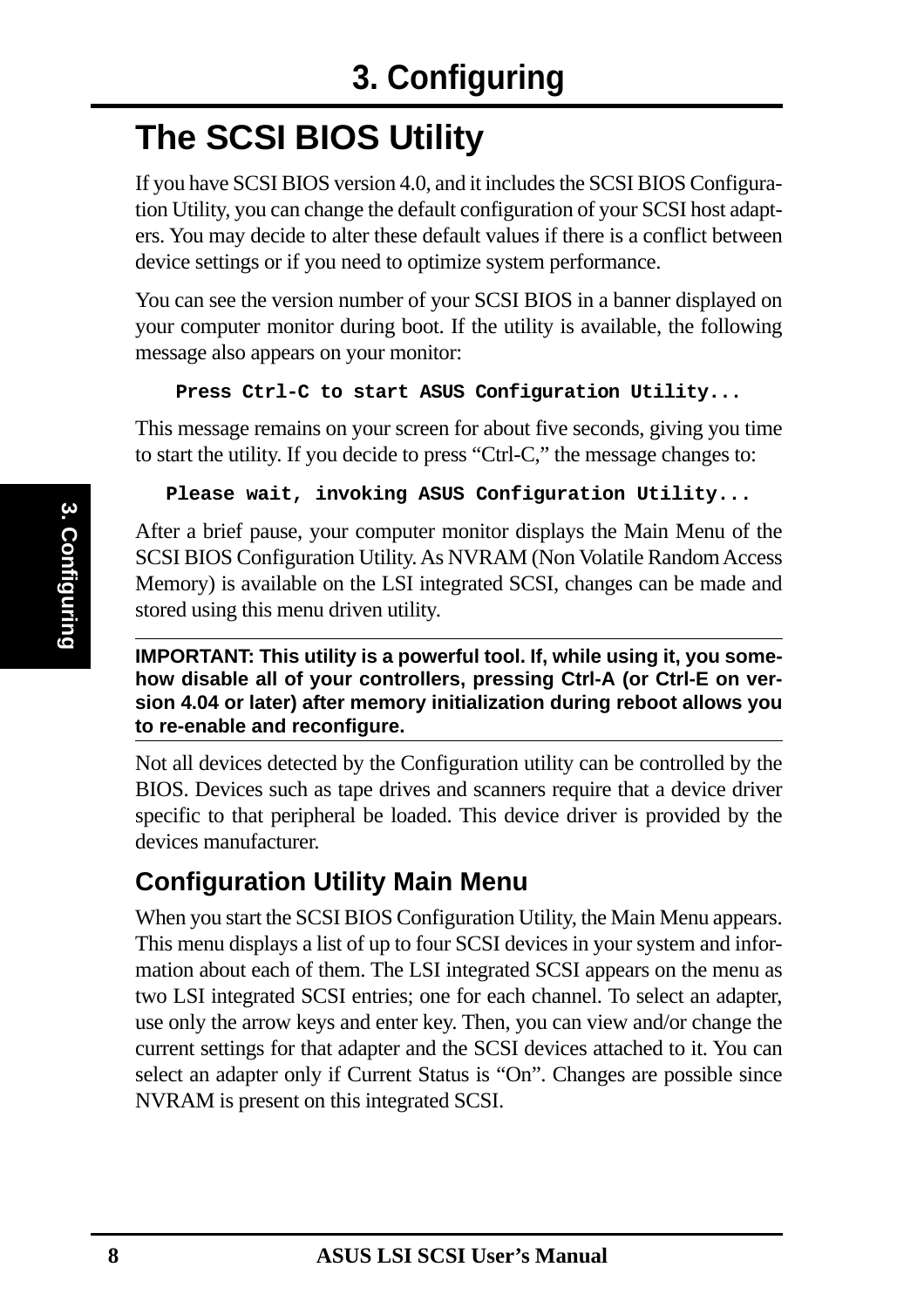# **3. Configuring**

Below the list of host adapters on the Main Menu display, you see eight options. They are described in detail below. If these settings are altered, the system reboots upon exit from the configuration utility using the Quit option.

### **Change Adapter Status**

The change adapter status allows you to activate or deactivate a integrated SCSI and all SCSI devices attached to it. When this option is used to make a change, the change takes place after a reboot that is automatic upon exit from the utility. To change an adapter's status, select it and press Enter. Then press the Escape (Esc) key to exit from this menu.

### **Adapter Boot Order**

The adapter boot order allows you to set the order in which host adapters will boot when you have more than one ASUS integrated SCSI in your system. When this option is selected, the Boot Order menu appears:

To change an adapter's boot order, select it and press Enter. You are then prompted to enter the new boot sequence number. To remove an adapter's boot order, press Enter again rather than entering a new sequence number. While the maximum capacity is 32 adapters, only 0 through 3 can be assigned a boot order. If an invalid number is entered, an error message appears. When the adapters are ordered as desired, press the Escape (Esc) key to exit from this menu.

### **Additional Adapter Configuration**

The additional adapter configuration allows you to configure an adapter that is not assigned a boot order. When this option is selected, the Adapter Configuration menu appears:

Highlight the adapter to be configured and press Enter. The message "Resetting Adapter, Please wait" appears, and then the system scans for devices. Finally, the Utilities Menu appears and lists the available options, which are described below.

### **Display Mode**

Display mode determines how much information about your host adapters and SCSI devices appear on your computer monitor during boot. For more complete information, choose the verbose setting. For a faster boot, choose the terse setting.

### **Mono/Color**

Mono/color allows you to choose between a monochrome or color display for the SCSI BIOS Configuration utility. You might need to choose the mono setting to get a more readable screen on a monochrome monitor.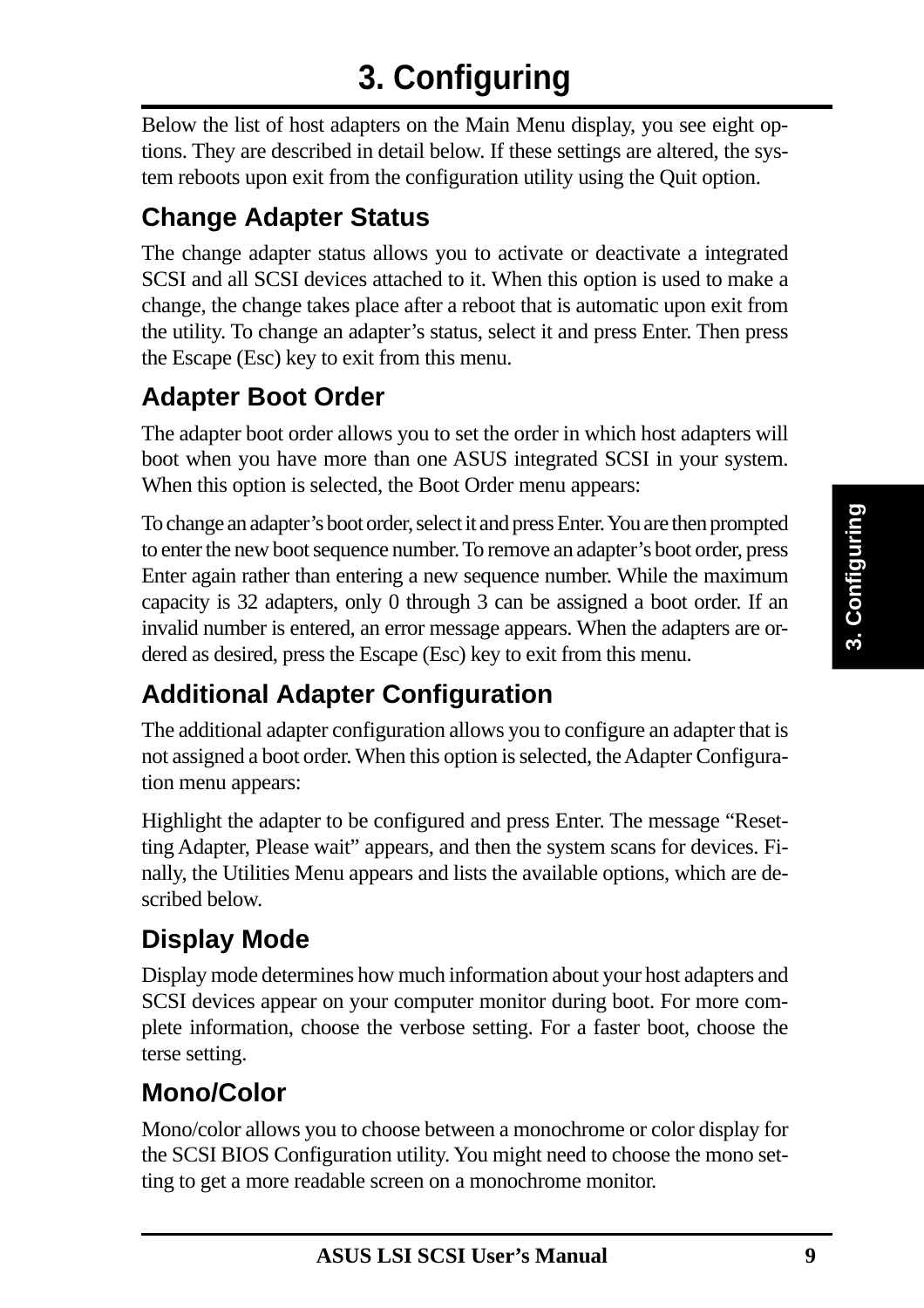#### **Language**

If enabled, the Language option allows you to select from five languages for the configuration utility: English, German, French, Italian, and Spanish. Call for support if you have any additional questions.

### **Help**

The Help option allows you to bring up a help screen with information about the Main Menu.

### **Quit**

The Quit option allows you to exit from the SCSI BIOS Configuration utility when on the Main Menu.

#### **Esc**

Pressing the Esc key allows exit from all the screens except the Main Menu.

#### **Utilities Menu**

When you select a integrated SCSI on the Main menu, the Utilities menu appears. Choose Adapter Setup to view and change the selected adapter settings. Choose Device Selections to view and change settings for the devices attached to the selected adapter. You are returned to this menu after making changes to the configuration of any integrated SCSI or connected SCSI device. Before you exit this menu, you are prompted to save or cancel any changes.

### **Adapter Setup Menu**

When you select Adapter Setup, the Adapter Setup menu appears:

The settings in this menu are global settings that affect the selected integrated SCSI and all SCSI devices attached to it.

**SCAM Support –** BIOS version 4.0 and above supports the SCSI Plug and Play protocol called SCAM (SCSI Configured AutoMatically). SCAM support by default is off in versions 4.11.00 and later for the LSI integrated SCSI. You may choose to turn this on. Note that if this BIOS is flashed with existing settings, then these settings will not be changed to reflect the new BIOS defaults. Go into the Configuration Utility to change settings.

**Parity** – The PCI to SCSI host adapters always generate parity, but some older SCSI devices do not. Therefore, you are offered the option of disabling parity checking.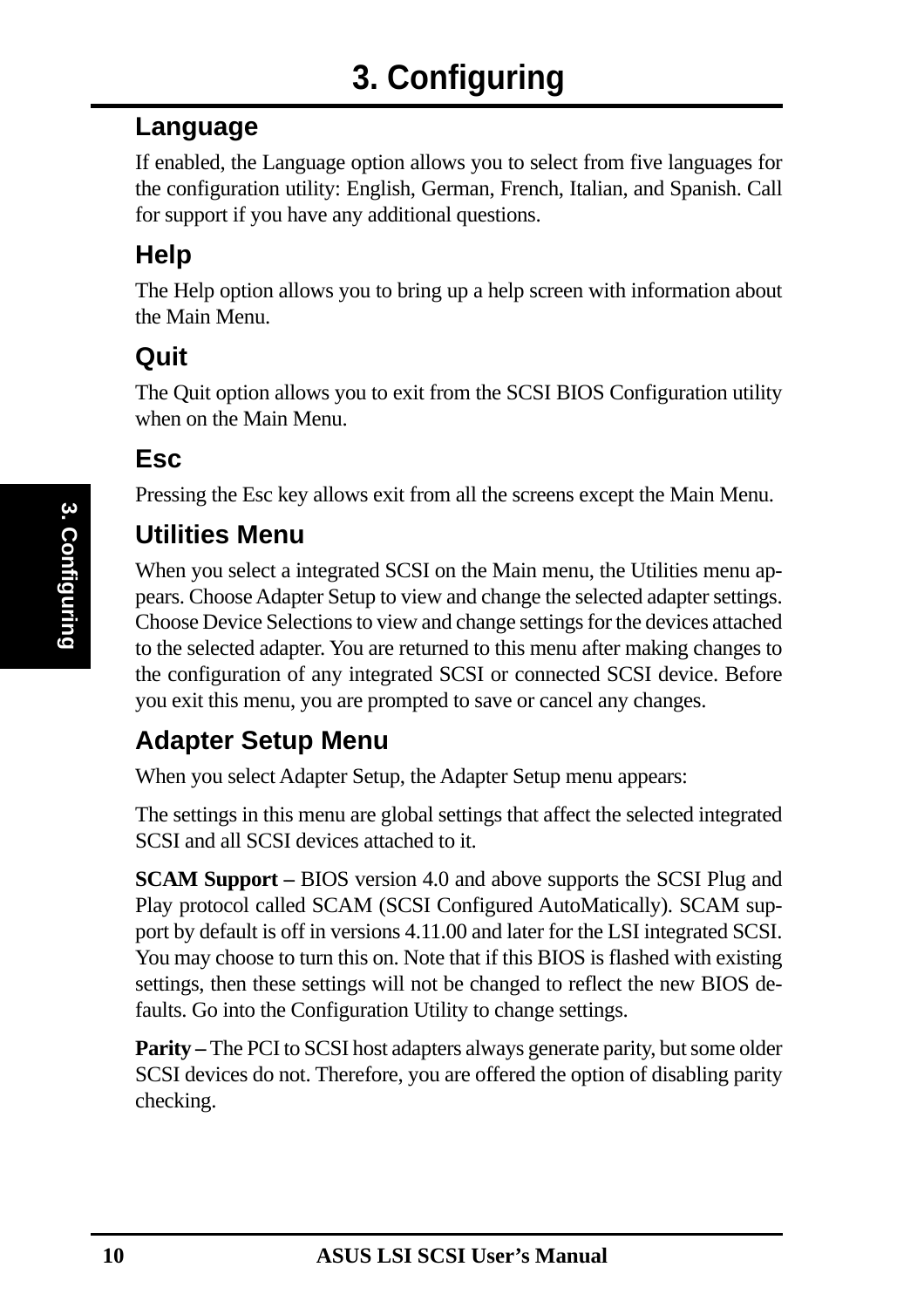**NOTE**: **When disabling parity checking, it is also necessary to disable disconnects for all devices, as parity checking for the reselection phase is not disabled. If a device does not generate parity, and it disconnects, the I/O never completes because the reselection never completes.**

**Host SCSI ID –** In general, it is suggested that you do not change your integrated SCSI ID from the default value of 7, as this gives it the highest priority on the SCSI bus.

**Scan Order –** This option allows you to tell the SCSI BIOS and device drivers to scan the SCSI bus from low to high (0 to max) SCSI ID, or from high to low (max to 0) SCSI ID. If you have more than one device on the SCSI bus, changing the scan order changes the order in which drive letters are assigned by the system. Drive order may be reassigned differently in systems supporting the BIOS Boot Specification (BBS). See the PCI SCSI Device Management System SDMS 4.0 User's Guide, Chapter 2 "SCSI BIOS" for additional information regarding BBS.

#### **NOTE: This scan order option may conflict with operating systems that automatically assign a drive order.**

**Removable Media Support –** This option defines the removable media support for a specific drive. When this option is selected, a window appears with three choices:

- None
- Boot Drive Only
- With Media Installed

**None –** indicates there is no removable media support whether the drive is selected in BBS as being first, or first in scan order in non-BBS.

**Boot Drive Only –** provides removable media support for a removable hard drive if it is first in the scan order.

**With Media Installed –** provides removable media support wherever the drive(s) actually resides. One of these choices can be selected by highlighting it and pressing Enter.

**CHS Mapping –** This option defines the cylinder head sector (CHS) values that will be mapped onto a disk without pre-existing partitioning information. SCSI Plug and Play Mapping is the default value. To support interchange with noncompatible systems, there is another option that can be selected by choosing CHS Mapping and then cursoring to "Alternate CHS Mapping".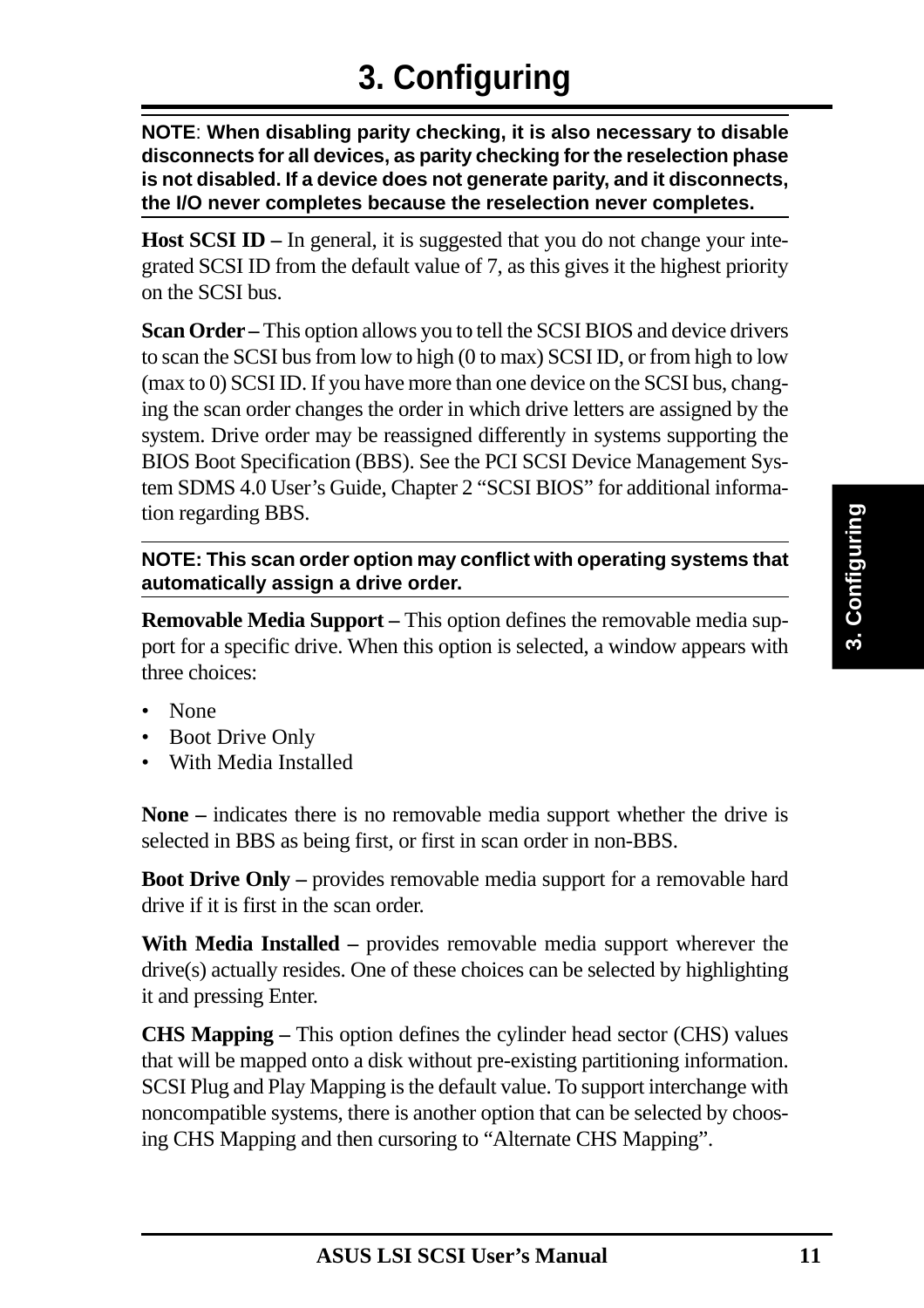**NOTE: Neither of these options will have any affect after the disk has been partitioned with the FDISK command. To remove partitioning, two options are available:**

- Reformat the disk using the Format Device option. See the section "Device Selections Menu" below.
- Use the FDISK *(MBR command at the C:\ prompt, where MBR repre*sents master boot record.

**IMPORTANT: Reformatting the disk or using FDISK /MBR erases all partitioning and data that exists. Be careful when using either the Format utility or the FDISK /MBR command that you target the correct disk. After clearing the partitions and data, it is necessary to reboot and clear memory or the old partitioning data will be reused, thus nullifying the previous operation.**

#### **Device Selections Menu**

When you select the Device Selections option, the corresponding menu appears. The settings in this menu affect individual SCSI devices attached to the selected integrated SCSI. Changes made from this menu do not cause the system to reboot upon exit from the SCSI BIOS Configuration Utility. To change a value, select the required device by using the arrow keys and press Enter. A new menu appears providing the options and utilities available. For example, you could cursor to Sync Rate to change the Sync Rate value of the chosen device.

**Sync Rate (Mbytes/s) – The value set with this option defines the maximum** data transfer rate the integrated SCSI attempts to negotiate. The integrated SCSI and a SCSI device must agree to a rate they can both handle.

**Width (bits)** – The value set with this option defines the maximum SCSI data width the integrated SCSI attempts to negotiate. The integrated SCSI and a SCSI device must agree to a width they can both handle. Only host adapters that can do 16-bit data transfers have this option enabled.

**Disconnect –** SCSI devices have the ability to disconnect from the initiator during an I/O transfer. This disconnect frees the SCSI Bus to allow other I/O processes. This option tells the integrated SCSI whether or not to allow a device to disconnect. Some devices run faster with disconnects enabled (mostly newer devices), while some run faster with disconnects disabled (mostly older devices).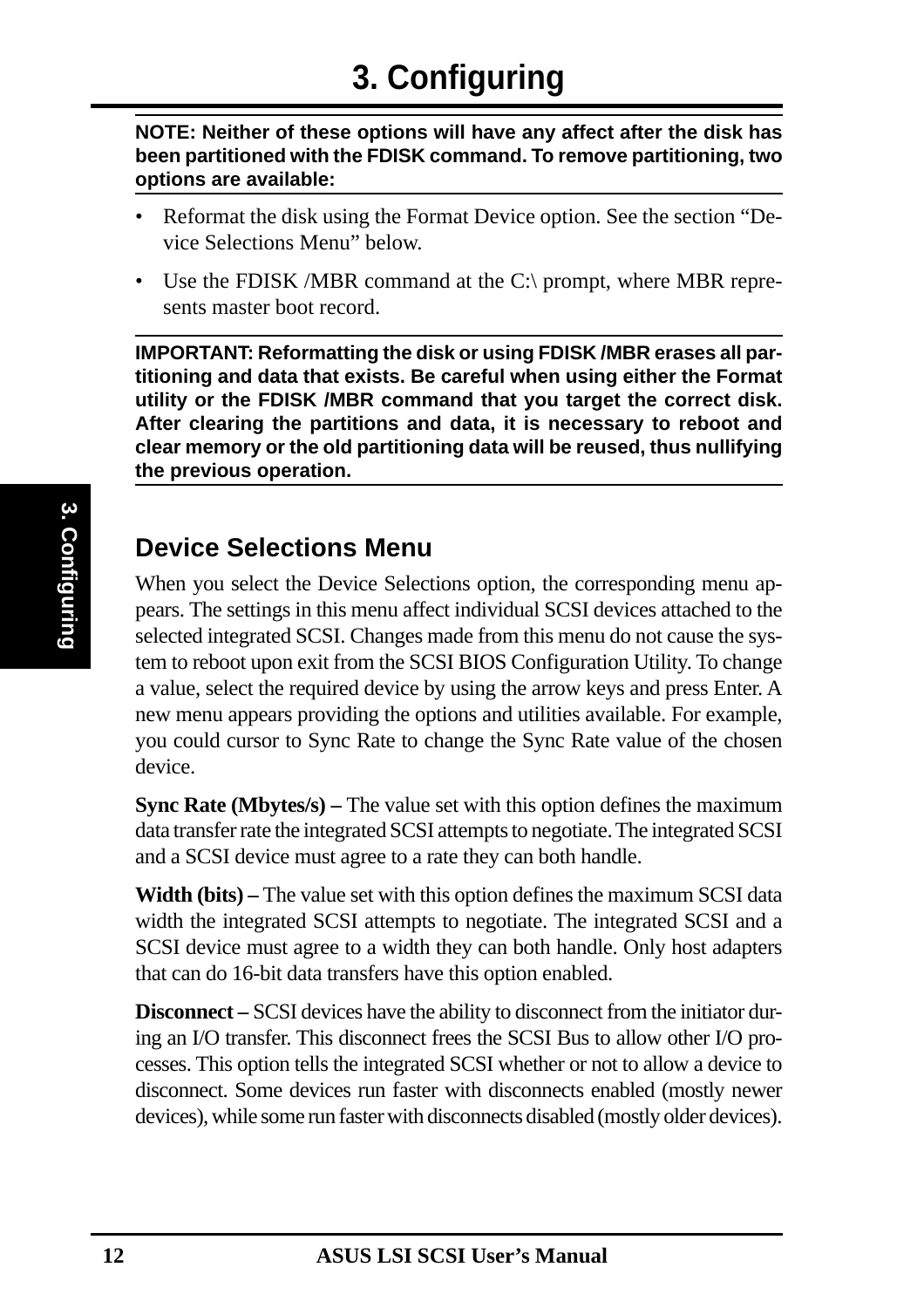**Read/Write I/O Time-out (seconds) – This option sets the amount of time** the integrated SCSI waits for a read, write, or seek command to complete before trying the I/O transfer again. Since this provides a safeguard allowing the system to recover if an I/O operation fails, it is recommended that you always set the time-out to a value greater than zero.

#### **NOTE: If the time-out is set to zero, then the I/O will never time-out.**

**Scan for Device at Boot Time –** When there is a device you do not want to be available to the system, set this option to "No" for that device. Also, on a bus with only a few devices attached, you can speed up boot time by changing this setting to "No" for all unused SCSI IDs.

**Scan for SCSI Logical Units (LUNs) –** You can set this option to "No" if you have problems with a device that responds to all LUNs whether they are occupied or not. For example, if there is a SCSI device with multiple LUNs but you do not want all of those LUNs to be available to the system, then set this option to "No." This will limit the scan to LUN0 only.

**Queue Tags –** This option allows you to enable or disable the issuing of queue tags during I/O requests when your device driver can do this.

**Format Device –** If enabled, this option allows you to low-level format a magnetic disk drive. Low-level formatting will completely and irreversibly erase all data on the drive. Note that this utility will only format 512 byte sectors. For other sector sizes, do not use this utility.

**Verify –** This option allows you to read all the sectors on a disk looking for errors. When selected, this option displays the following message:

```
"Verify all sectors on the device
Press ESC to abort
Else press any key to continue"
```
**Help –** This option brings up a help screen with information about the current menu.

**Restore Default Setup –** This option resets all device selections back to their optimal settings. Select this option to restore all manufacturing defaults for the specified adapter. Note that all user customized options will be lost upon saving after restoring default setup.

**Exit this menu** – This option allows you to leave the current menu screen and return to the previous screen.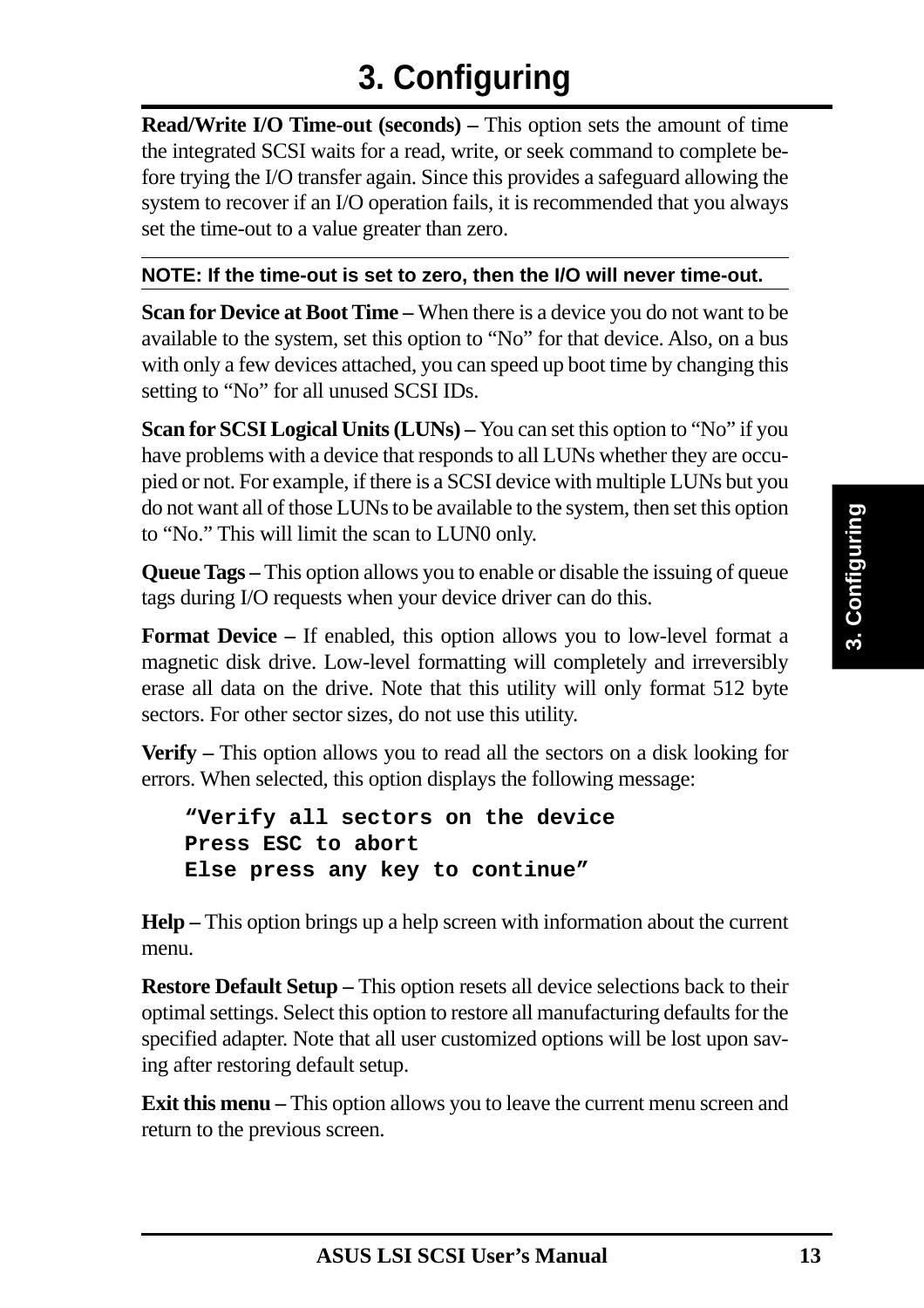# **Exiting the SCSI BIOS Utility**

Since some changes only take effect after your system reboots, it is important that you exit this configuration utility properly. Return to the Main Menu and exit by using the Quit option.

**IMPORTANT: If you reboot the system without properly exiting the utility, some changes may not take effect.**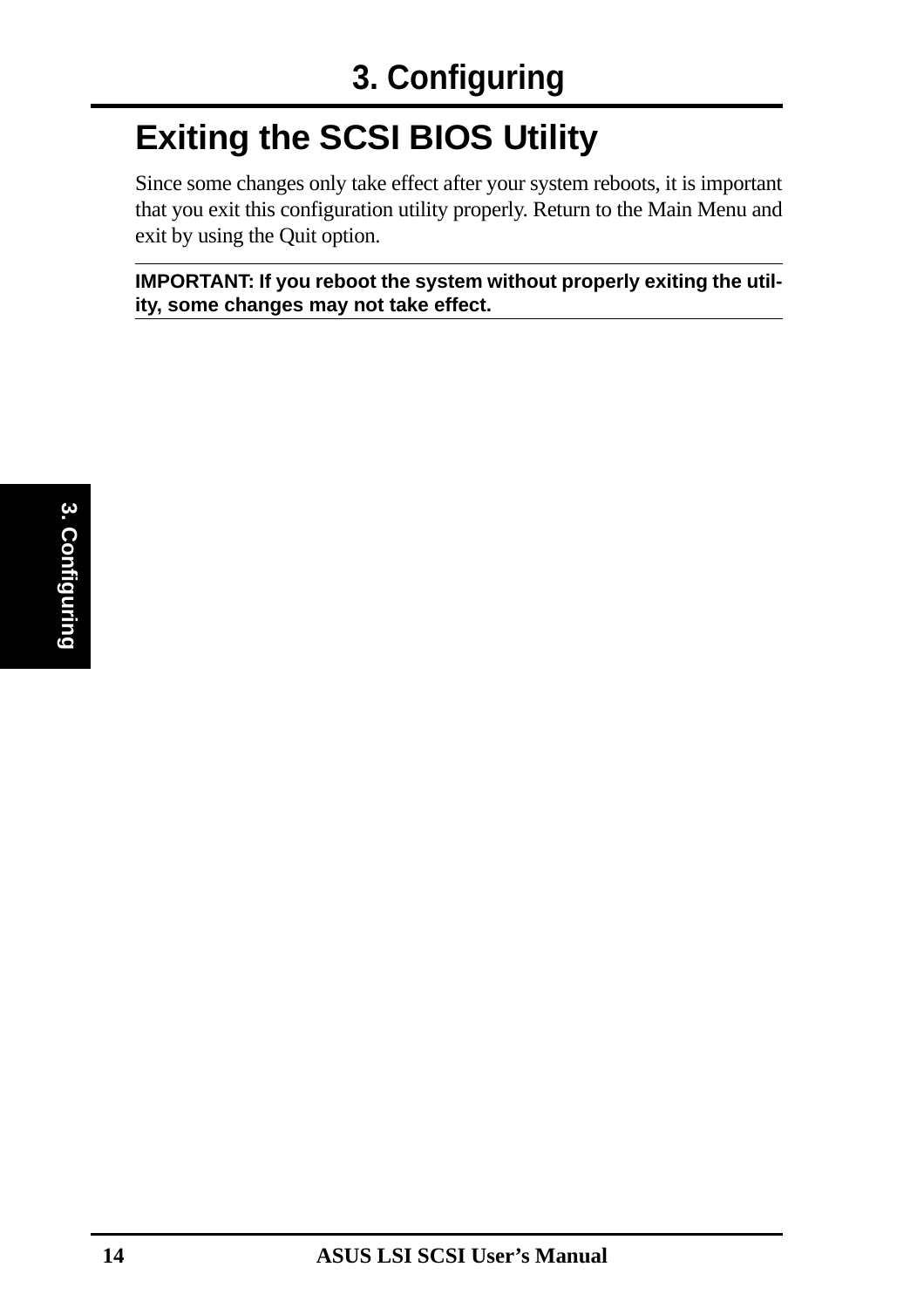# **Glossary of Terms and Abbreviations**

**Address** - A specific location in memory, designated either numerically or by a symbolic name.

**Asynchronous Data Transfer -** A method of transmission which does not require a common clock, but separates fields of data by stop and start bits. It is slower than synchronous data transfer.

**BIOS** - Basic Input/Output System. Software that provides basic read/write capability. Usually kept as firmware (ROM based). The system BIOS on the mainboard of a computer is used to boot and control the system. The SCSI BIOS on your integrated SCSI acts as an extension of the system BIOS.

**Bit** - A binary digit. The smallest unit of information a computer uses. The value of a bit (0 or 1) represents a two-way choice, such as on or off, true or false, and so on.

**Bus** - A collection of unbroken signal lines across which information is transmitted from one part of a computer system to another. Connections to the bus are made via taps on the lines.

**Bus Mastering** - A high-performance way to transfer data. The integrated SCSI controls the transfer of data directly to and from system memory without bothering the computer's microprocessor. This is the fastest way for multitasking operating systems to transfer data.

**Byte** - A unit of information consisting of eight bits.

**Chain** - A topology in which every processor is connected to two others, except for two end processors that are connected to only one other.

**CISPR** - A special international committee on radio interference (Committee, International and Special, for Protection in Radio). B-2 Glossary of Terms and **Abbreviations** 

**Configuration** - Refers to the way a computer is set up; the combined hardware components (computer, monitor, keyboard, and peripheral devices) that make up a computer system; or the software settings that allow the hardware components to communicate with each other.

**CPU** - Central Processing Unit. The "brain" of the computer that performs the actual computations. The term Micro Processor Unit (MPU) is also used.

**DMA** - Direct Memory Access. A method of moving data from a storage device directly to RAM, without using the CPU's resources.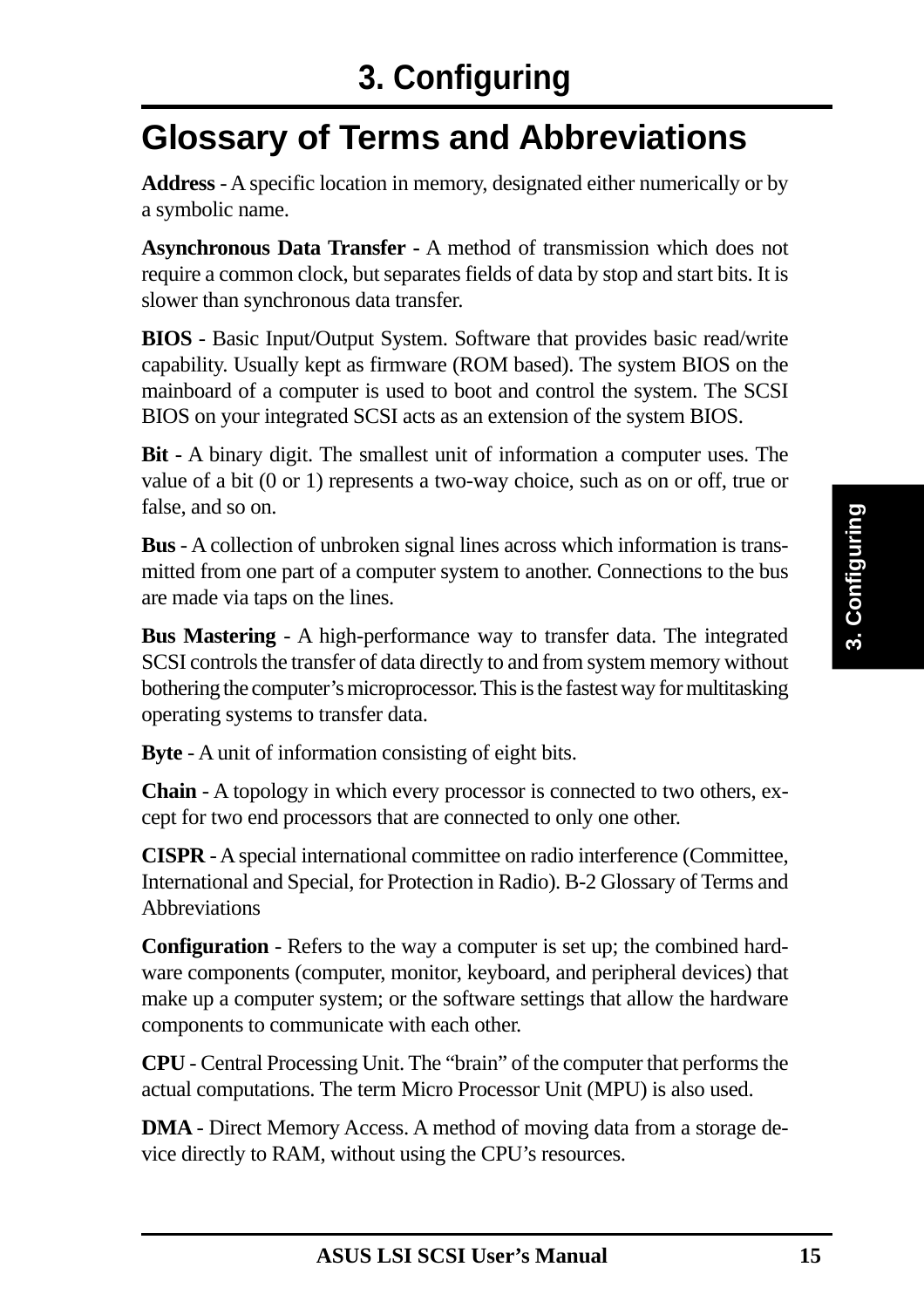**DMA Bus Master -** A feature that allows a peripheral to control the flow of data to and from system memory by blocks, as opposed to PIO (Programmed I/O) where the processor is in control and the flow is by byte.

**Device Driver** - A program that allows a microprocessor (through the operating system) to direct the operation of a peripheral device.

**Differential -** A hardware configuration for connecting SCSI devices. It uses a pair of lines for each signal transfer (as opposed to single-ended SCSI which references each SCSI signal to a common ground).

**Dword** - A double word is a group of 4 consecutive bytes or characters that are stored, addressed, transmitted, and operated on as a unit. The lower two address bits of the least significant byte must equal zero in order to be dword aligned.

**EEPROM -** Electronically-Erasable Programmable Read Only Memory. A memory chip typically used to store configuration information. See NVRAM.

**EISA** - Extended Industry Standard Architecture. An extension of the 16-bit ISA bus standard. It allows devices to perform 32-bit data transfers.

**External SCSI Device -** A SCSI device installed outside the computer cabinet. These devices are connected in a continuous chain using specific types of shielded cables.

**Fast SCSI** - A standard for SCSI data transfers. It allows a transfer rate of up to 10 Mbytes/s over an 8-bit SCSI bus and up to 20 Mbytes/s over a 16-bit SCSI bus.

**FCC** - Federal Communications Commission.

**File** - A named collection of information stored on a disk.

**Firmware** - Software that is permanently stored in ROM. Therefore, it can be accessed during boot time.

**Hard Disk** - A disk made of metal and permanently sealed into a drive cartridge. A hard disk can store very large amounts of information.

**Host** - The computer system in which a SCSI integrated SCSI is installed. It uses the SCSI integrated SCSI to transfer information to and from devices attached to the SCSI bus.

**Integrated SCSI** - A circuit board or integrated circuit that provides a SCSI bus connection to the computer system.

**Internal SCSI Device -** A SCSI device installed inside the computer cabinet. These devices are connected in a continuous chain using an unshielded ribbon cable.

**4. Appendix**

4. Appendix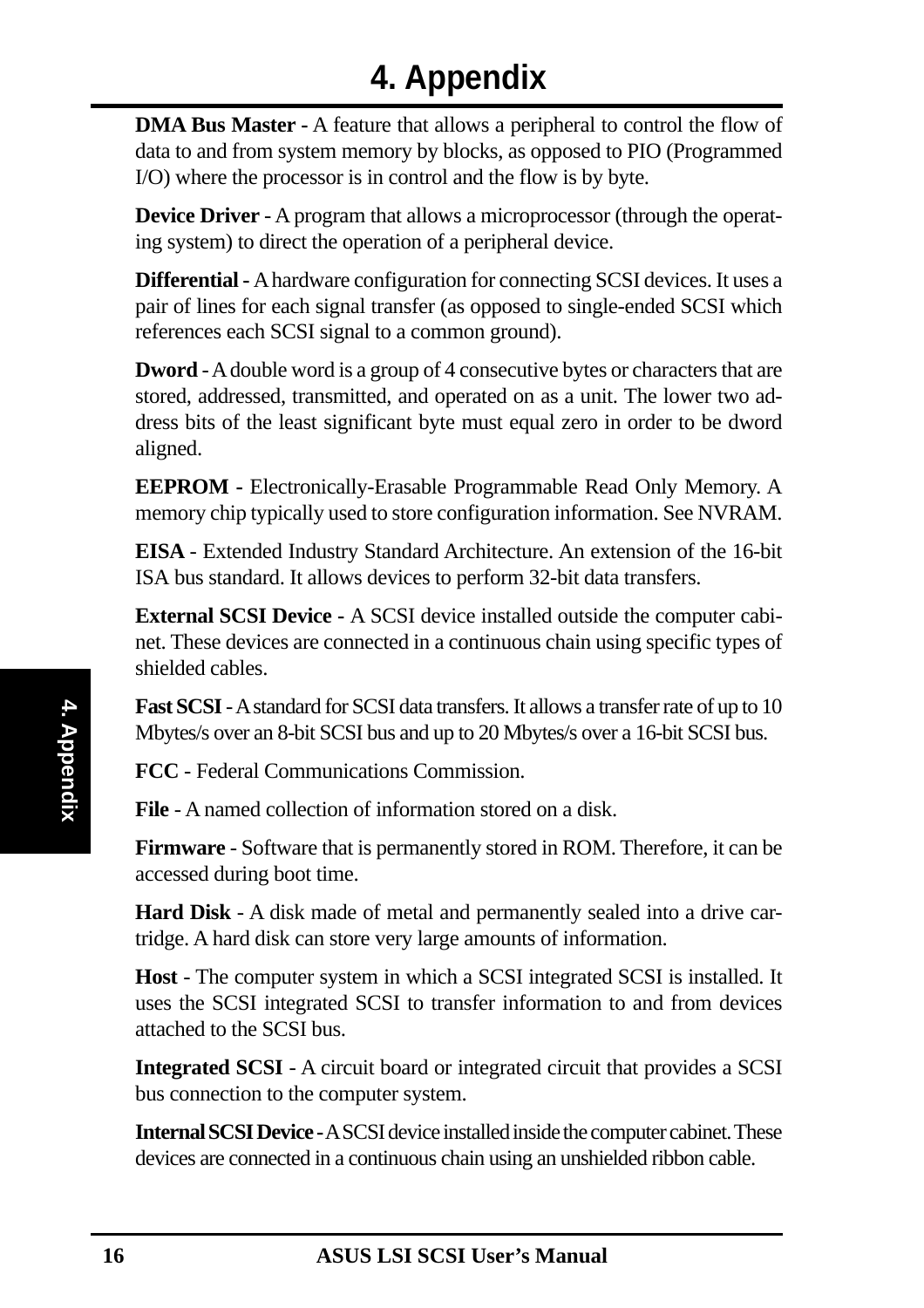**IRQ** - Interrupt Request Channel. A path through which a device can get the immediate attention of the computer's CPU. The PCI bus assigns an IRQ path for each SCSI integrated SCSI.

**ISA** - Industry Standard Architecture. A type of computer bus used in most PC's. It allows devices to send and receive data up to 16-bits at a time.

**Kbyte** - Kilobyte. A measure of computer storage equal to 1024 bytes.

**Local Bus** - A way to connect peripherals directly to computer memory. It bypasses the slower ISA and EISA busses. PCI is a local bus standard.

**Logical Unit** - A subdivision, either logical or physical, of a SCSI device (actually the place for the device on the SCSI bus). Most devices have only one logical unit, but up to eight are allowed for each of the eight possible devices on a SCSI bus.

**LUN** - Logical Unit Number. An identifier, zero to seven, for a logical unit.

**LVD** - Low-Voltage Differential. LVD is a robust design methodology that improves power consumption, data integrity, cable lengths and support for multiple devices, while providing a migration path for increased I/O performance.

**Mbyte** - Megabyte. A measure of computer storage equal to 1024 kilobytes.

**Main Memory** - The part of a computer's memory which is directly accessible by the CPU (usually synonymous with RAM).

**Motherboard** (**Mainboard** ) - A large circuit board that holds RAM, ROM, the microprocessor, custom integrated circuits, and other components that make a computer work. It also has expansion slots for host adapters and other expansion boards.

**Multi-tasking** - The executing of more than one command at the same time. This allows programs to operate in parallel.

**Multi-threading** - The simultaneous accessing of data by more than one SCSI device. This increases the data throughput.

**NVRAM** - Non Volatile Random Access Memory. Actually an EEPROM (Electronically-Erasable Programmable Read Only Memory chip) used to store configuration information. See EEPROM.

**Operating System -** A program that organizes the internal activities of the computer and its peripheral devices. An operating system performs basic tasks such as moving data to and from devices, and managing information in memory. It also provides the user interface.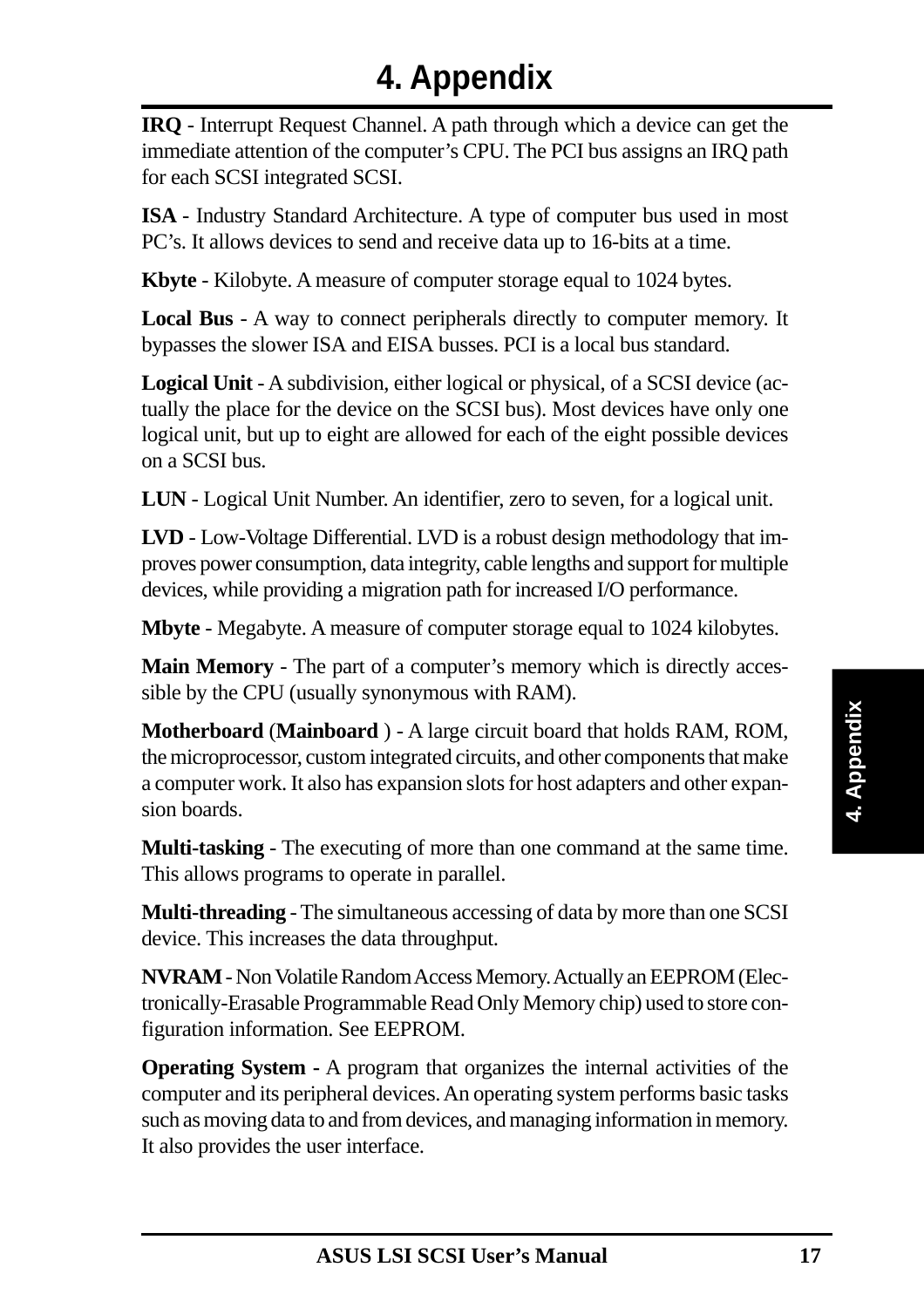**Parity Checking -** A way to verify the accuracy of data transmitted over the SCSI bus. One bit in the transfer is used to make the sum of all the 1 bits either odd or even (for odd or even parity). If the sum is not correct, an error message appears.

**PCI -** Peripheral Component Interconnect. A local bus specification that allows connection of peripherals directly to computer memory. It bypasses the slower ISA and EISA busses.

**Peripheral Devices -** A piece of hardware (such as a video monitor, disk drive, printer, or CD-ROM) used with a computer and under the computer's control. SCSI peripherals are controlled through a SCSI integrated SCSI.

**Pin-1 Orientation -** The alignment of pin-1 on a SCSI cable connector and the pin-1 position on the SCSI connector into which it is inserted. External SCSI cables are always keyed to insure proper alignment, but internal SCSI ribbon cables are sometimes not.

**PIO -** Programmed Input/Output. A way the CPU can transfer data to and from memory via the computer's I/O ports. PIO is usually faster than DMA, but requires CPU time.

**Port Address -** Also Port Number. The address through which commands are sent to a integrated SCSI board. This address is assigned by the PCI bus.

**Port Number -** See Port Address.

**Queue Tags -** A way to keep track of multiple commands that allows for increased throughput on the SCSI bus.

**RAM -** Random Access Memory. The computer's primary working memory in which program instructions and data are stored and are accessible to the CPU. Information can be written to and read from RAM. The contents of RAM are lost when the computer is turned off.

**RISC Core -** ASUS SCSI chips contain a RISC (Reduced Instruction Set Computer) processor, programmed through microcode scripts.

**ROM -** Read Only Memory. Memory from which information can be read but not changed.The contents of ROM are not erased when the computer is turned off.

**SCAM -** SCSI Configured AutoMatically. A method to automatically allocate SCSI IDs via software when SCAM compliant SCSI devices are attached.

**SCSI -** Small Computer System Interface. A specification for a high performance peripheral bus and command set. The original standard is referred to as SCSI-1.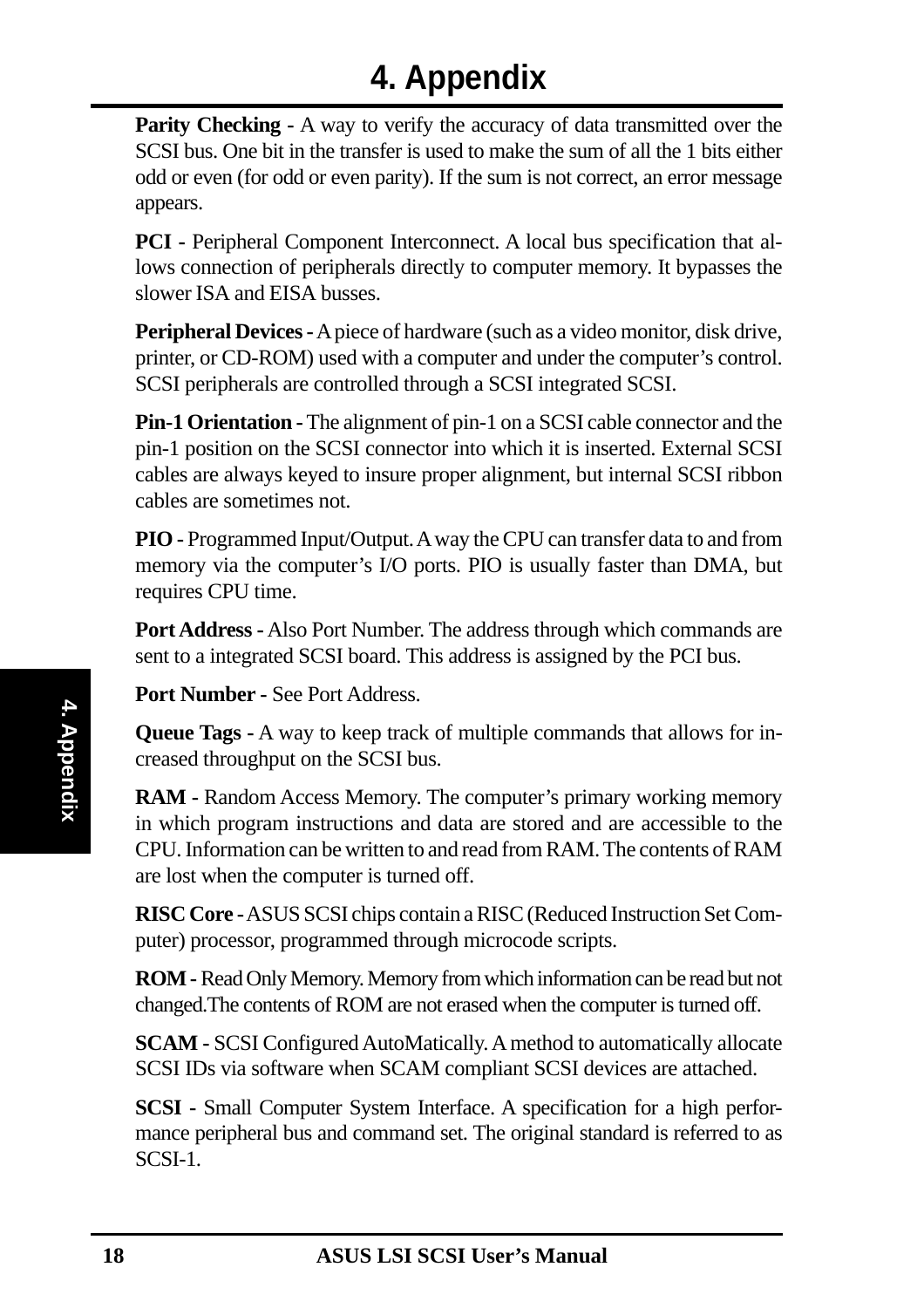**SCSI-2 -** The current SCSI specification which adds features the original SCSI-1 standard.

**SCSI-3 -** The next SCSI specification, which adds features to the SCSI-2 standard. Although this version is still in development, parts of the SCSI-3 standard are already in use.

**SCSI Bus -** A integrated SCSI and one or more SCSI peripherals connected by cables in a linear chain configuration. The integrated SCSI may exist anywhere on the chain, allowing connection of both internal and external SCSI devices. A system may have more than one SCSI bus by using multiple host adapters.

**SCSI Device -** Any device that conforms to the SCSI standard and is attached to the SCSI bus by a SCSI cable. This includes SCSI host adapters and SCSI peripherals.

**SCSI ID -** A way to uniquely identify each SCSI device on the SCSI bus. Each SCSI bus has eight available SCSI IDs numbered 0 through 7 (or 0 through 15 for Wide SCSI). The integrated SCSI usually gets ID 7 giving it priority to control the bus.

**SDMS -** SCSI Device Management System. An ASUS software product that manages SCSI system I/O.

**STA -** SCSI Trade Association. A group of companies that cooperate to promote SCSI parallel interface technology as a viable mainstream I/O interconnect for commercial computing.

**Single-Ended SCSI -** A hardware specification for connecting SCSI devices. It references each SCSI signal to a common ground. This is the most common method (as opposed to differential SCSI which uses a separate ground for each signal).

**Synchronous Data Transfer -** One of the ways data is transferred over the SCSI bus. Transfers are clocked with fixed-frequency pulses. This is faster than asynchronous data transfer. Synchronous data transfers are negotiated between the SCSI integrated SCSI and each SCSI device.

**System BIOS -** Controls the low level POST (Power On Self Test), and basic operation of the CPU and computer system.

**Termination -** The electrical connection required at each end of the SCSI bus, composed of a set of resisters. It improves the integrity of bus signals.